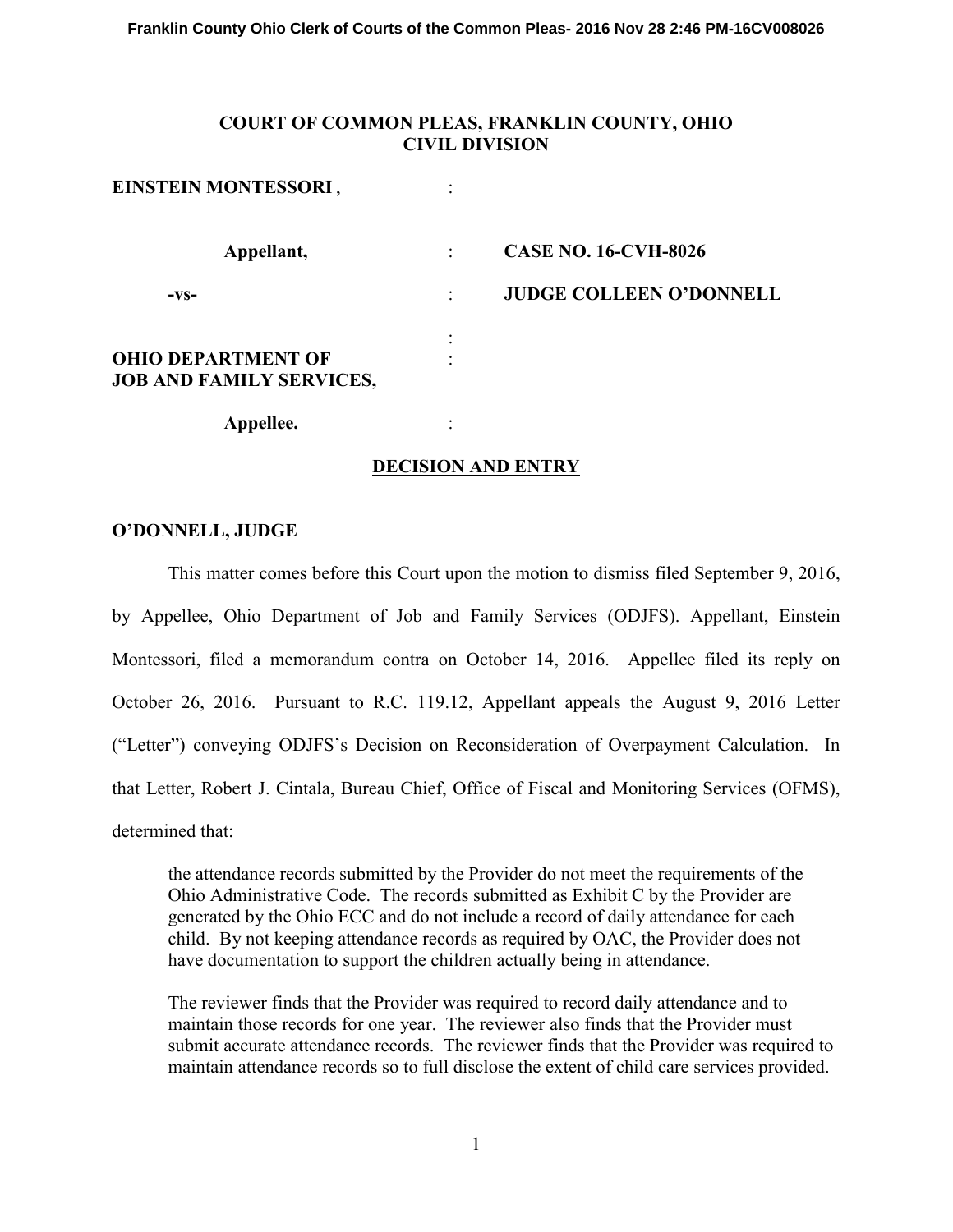August 9, 2016 Decision on Reconsideration of Overpayment Calculation.

Appellant argues that this Court has subject matter jurisdiction for this appeal pursuant to R.C. 119.12 because ODJFS is an "agency" and thus, its August 9, 2016 Letter is an "adjudication." Appellant also argues that ODJFS failed to comply with R.C. 5104.37.

Appellee argues that the August 9, 2016 Letter regarding overpayments is not an "adjudication" by an "agency" as those terms are defined by R.C. 119.01 and case law. Furthermore, Appellee submits that no statute outside of Chapter 119 authorizes this appeal. Thus, Appellant submits that under the facts of this case, no right of appeal exists, absent statutory authority authorizing a court of common pleas to review an administrative action. Article IV, Section 4, Ohio Constitution.

### **LAW AND ANALYSIS**

 The Ohio Supreme Court has recognized that there exists a limitation upon appeals pursuant to R.C. 119.12. Before an appeal can be brought successfully to the court of common pleas pursuant to R.C. 119.12, the administrative agency's proceedings must have been quasijudicial in nature. Proceedings of administrative officers and agencies are not quasi-judicial where there is no requirement for notice, hearing, and the opportunity for the introduction of evidence. See *M.J. Kelley Co. v. Cleveland,* 32 Ohio St.2d 150, 176 (1972). Thus, before a matter may be appealed from an administrative order, the proceedings of the administrative agency must have been quasi-judicial in nature. See Section 4(B), Article IV of the Ohio Constitution; paragraph one of the syllabus in *Fortner v. Thomas,* 22 Ohio St.2d 13 (1970); see also *Ohio Assn. of Pub. School Emps. v. Lorain Cty. Bd. of Mental Retardation*, 72 Ohio App. 3d 74, 77 (1991).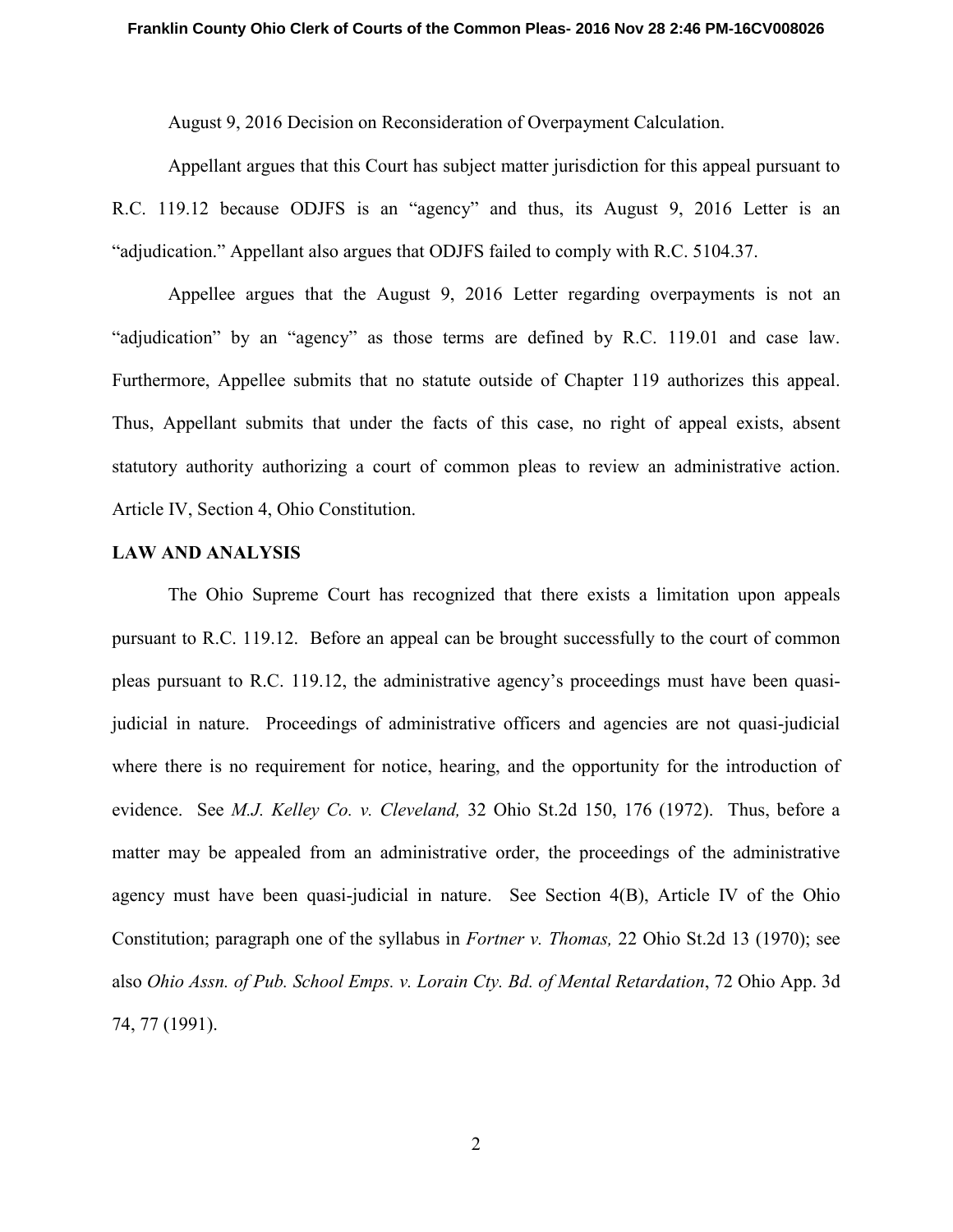#### **Franklin County Ohio Clerk of Courts of the Common Pleas- 2016 Nov 28 2:46 PM-16CV008026**

 Here, it is undisputed that no hearing occurred before the ODJFS director or a hearing officer; there was no opportunity to testify; no right to confront or cross-examine any witnesses; no opportunity to secure evidence by subpoena, and no notice requirement. "Adjudication" means that there must be a determination by the highest or ultimate authority of an agency, of the rights, duties, privileges, benefits, or legal relationships of a specified person. It does not include the issuance of a license in response to an application with respect to which no question is raised, or other acts of a ministerial nature. R.C. 119.06 provides, in part: "No adjudication order shall be valid unless an opportunity for a hearing is afforded in accordance with R.C. 119.01 through 119.13."

 The purported "adjudication" that provides the basis for this appeal is an August 9, 2016 Letter from Robert J. Cintala, Bureau Chief, OFMS, to Saif Dari, statutory agent for Appellant, Einstein Montessori. The undisputed fact is that the Letter was not issued by the ODJFS Director, its highest and ultimate authority. R.C. 5101.02. The context of this Letter references several prior communications between Appellant and Appellee regarding a \$610,369.64 overpayment for reimbursements, where, according to Appellee, Appellant provided insufficient documentary support for attendance records, as required by O.A.C. 5101:2-12-20. The decision does not involve rule-making or the issuance, suspension, revocation, or cancellation of a license under R.C. 119.01(A)(2).

 Appellant never appeared before the ODJFS director or a hearing officer, there was never a recorded hearing, there was no sworn testimony taken, and thus, there is no record of hearing evidence for this Court to review. Thus, Appellant has not based this appeal on an "adjudication" or determination by the highest or ultimate authority of ODJFS.

3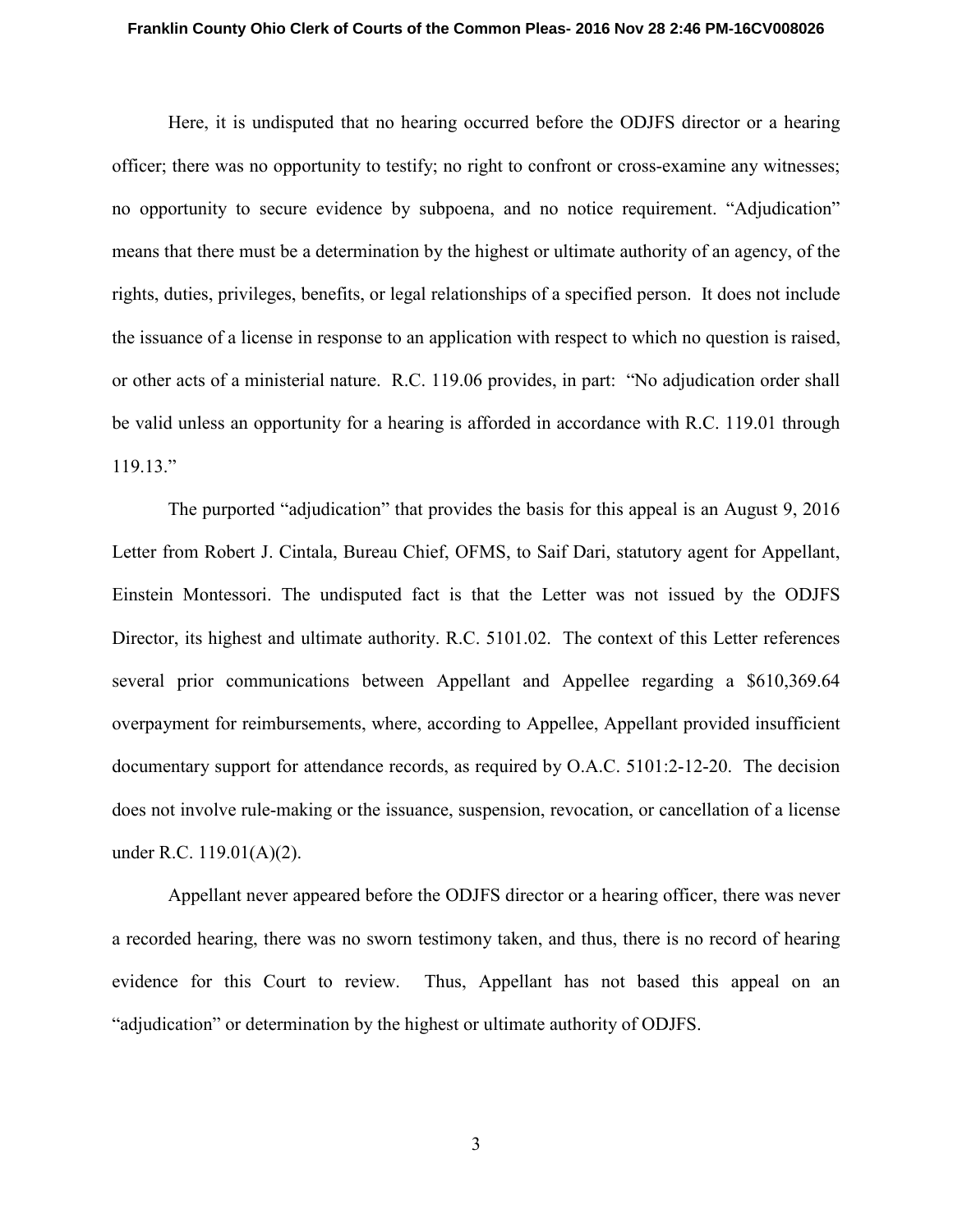#### **Franklin County Ohio Clerk of Courts of the Common Pleas- 2016 Nov 28 2:46 PM-16CV008026**

 Moreover, the August 9, 2016 Letter itself does not rise to the level of an "adjudication." It does not resemble any other written adjudication that is prepared by an agency with explicit instructions on how to appeal, and identifying the specific statute authorizing the appeal. Additionally, the Letter does not contain traditional indicia of a final action. *Trans Rail America, Inc. v. Enyeart,* 187 Ohio App.3d 703 (2010).

The case law cited by Appellant is distinguishable, as those cases involve Medicaid audits wherein former R.C. 5110.06 required audit decisions to be made by adjudication pursuant to Chapter 119, and authorized an appeal to the common pleas court. Here, though, Appellant has not demonstrated a statutory right to appeal decisions involving overpayments. Consequently, as a matter of law, this Court lacks subject matter jurisdiction to address the merits of this appeal pursuant to R.C. 119.12.

R.C. 119.12 provides that in order for a party to have a right to an appeal pursuant to that statute, that person must have been adversely affected by an order of an agency pursuant to an adjudication. See R.C. 119.12. It is only those administrative actions of administrative officers and agencies resulting from quasi-judicial proceedings which are appealable to the common pleas court. Upon review, the action of ODJFS, under the facts presented, was not as a result of quasi-judicial proceedings, and thus, there is no statute that authorizes an appeal to this Court of the August 9, 2016 Letter.

Additionally, Appellant asserts a right to appeal pursuant to R.C. 5104.37. A review of the language of that statute does not provide any rights of appeal to the common pleas court.

### R.C. 5104.37(H) provides

An eligible provider may file an appeal with the department regarding any proposal by the department to suspend the provider's contract pursuant to division (D) of this section. The appeal must be received by the department not later than fifteen days after the date the provider receives the notification described in division (G) of this section. The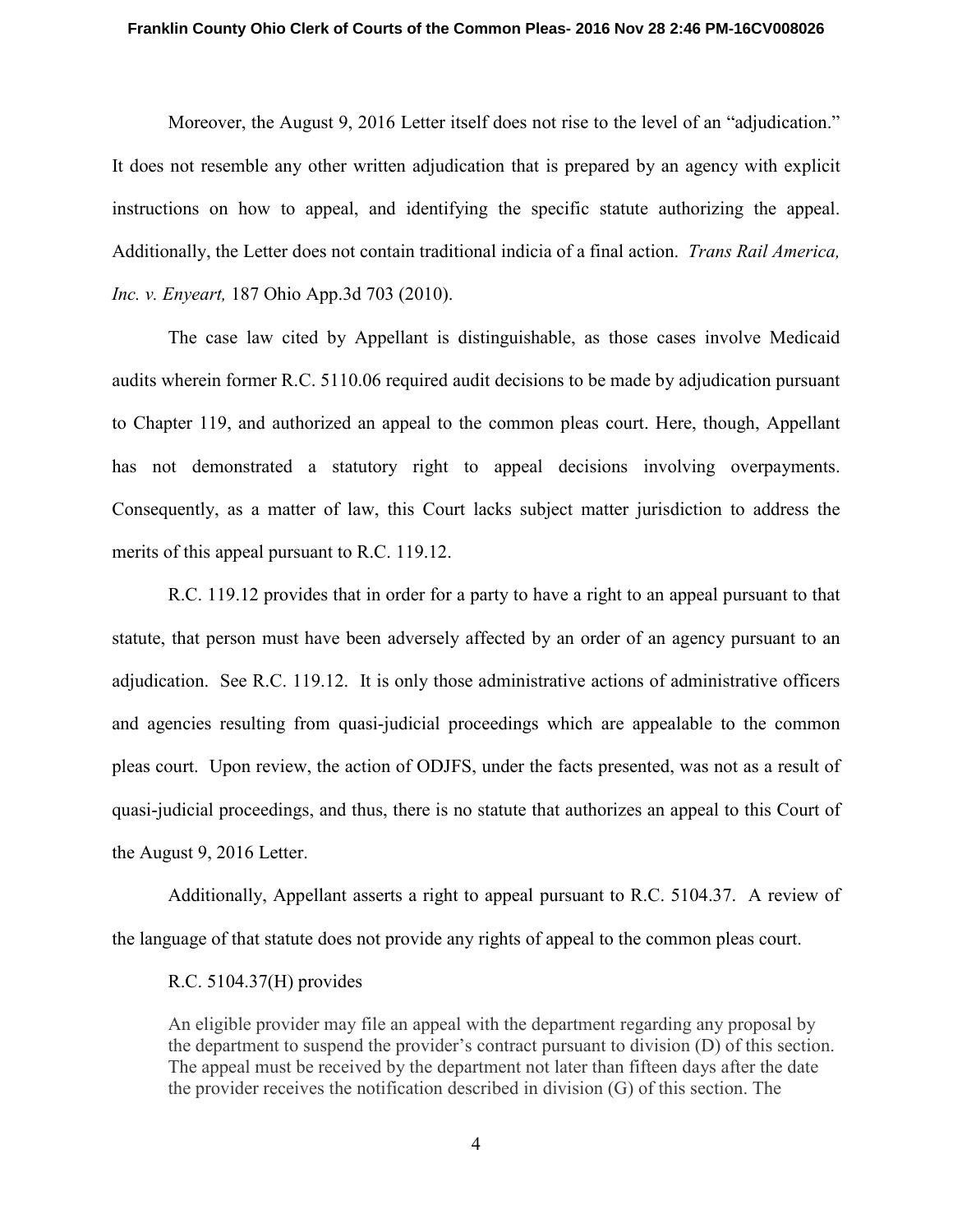department shall review the evidence and issue a decision not later than thirty days after receiving the appeal. The department shall not suspend a contract pursuant to division (D) of this section until the time for filing the appeal has passed or, if the provider files a timely appeal, the department has issued a decision on the appeal.

Appellee's motion to dismiss is hereby **GRANTED.** This is a final, appealable Order.

Pursuant to Civil Rule 58, the Clerk of Court shall serve notice upon all parties of this judgment

and its date of entry.

# **IT IS SO ORDERED.**

Copies to all persons registered for e-filing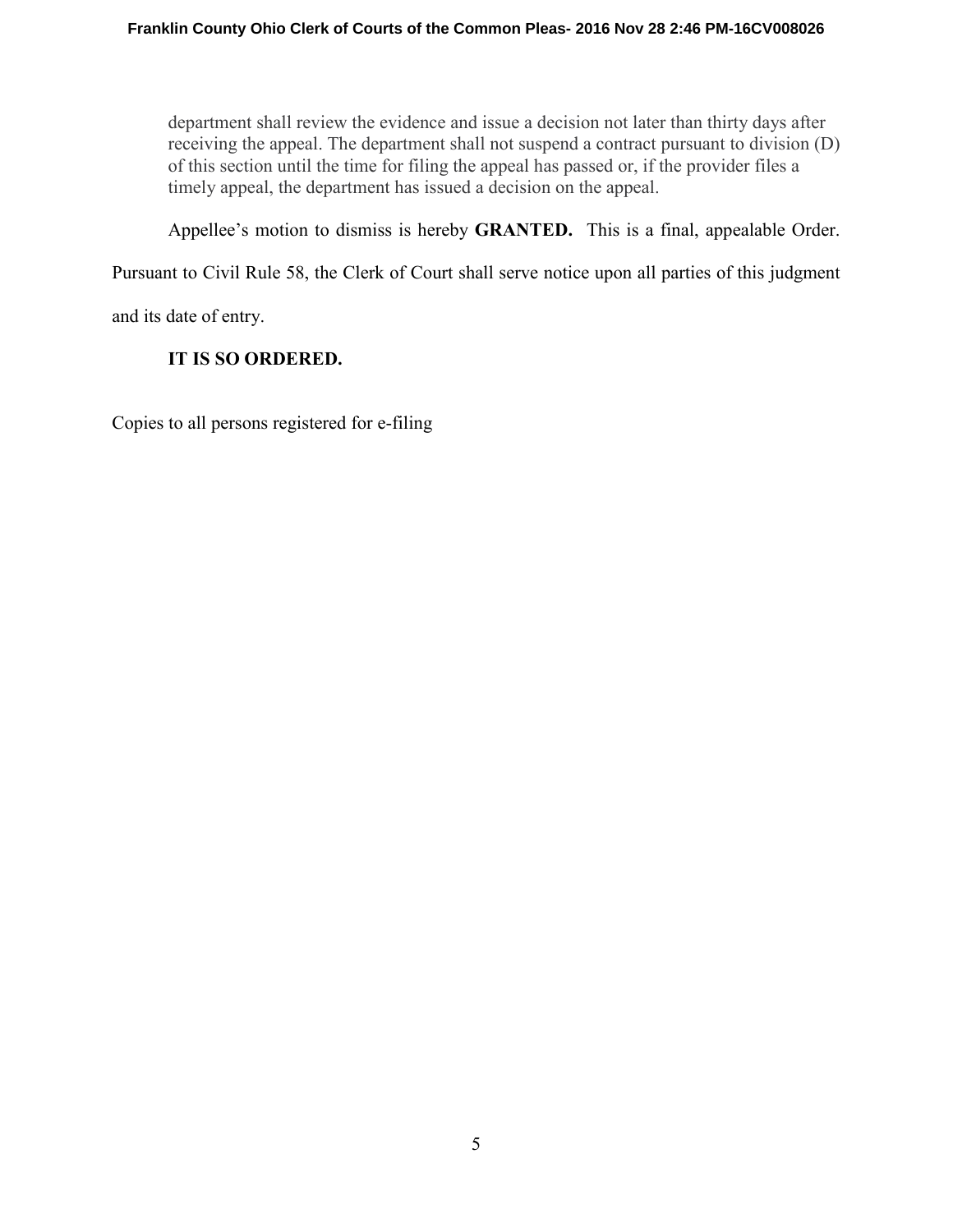# Franklin County Court of Common Pleas

**Date:** 11-28-2016

**Case Title:** EINSTEIN MONTESSORI -VS- OHIO STATE DEPARTMENT JOB AND FAMILY SER **Case Number:** 16CV008026

**Type:** ENTRY

It Is So Ordered.

Collier Jonnell

/s/ Judge Colleen O'Donnell

Electronically signed on 2016-Nov-28 page 6 of 6